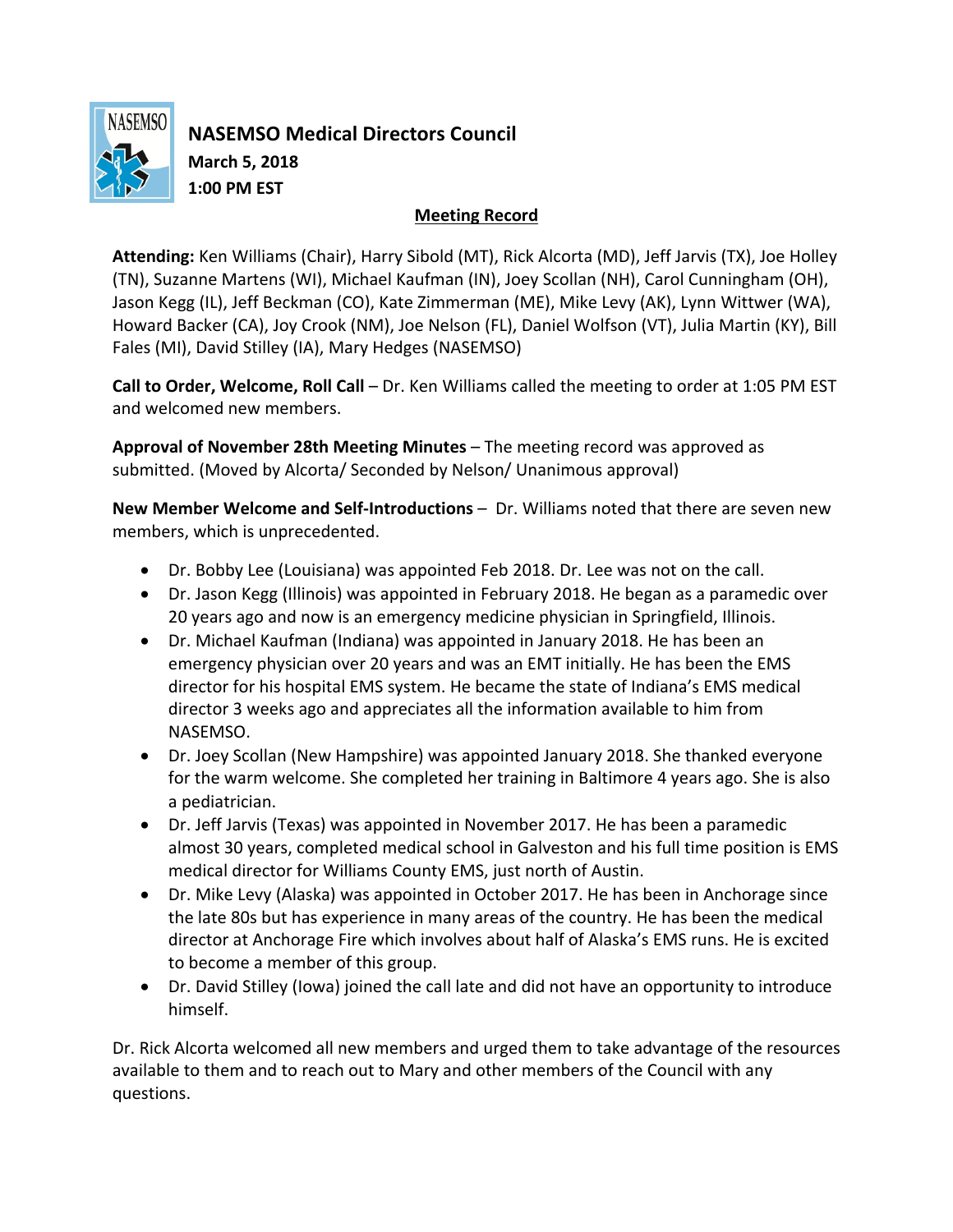**NHTSA Update –** Dr. Jon Krohmer was at the EMS Scope of Practice meeting and not available to report.

## **Project and Committee Updates** – Various Members

- Naloxone EBG Project Dr. Williams reported the project is fully underway. The inperson meeting was held in January at the NAEMSP meeting. The goal is to develop the evidence-based guideline for naloxone by EMS, performance measures to measure the effectiveness of the EBG and a training module. See Naloxone EBG for EMS Regarding naloxone, Dr. Alcorta expressed his concern that Adapt Pharma is marketing its delivery system (4 mg naloxone Intranasal) as the standard of care based on it being the only FDA approved IN device for an opioid antagonist. Several expressed concerns about a likely price increase that would follow, not to mention the clinical effects of using excessive doses of naloxone.
- Model EMS Clinical Guidelines Dr. Carol Cunningham reported that she and Dr. Kamin presented the Model EMS Guidelines at the NAEMSP Annual Meeting in January and will be presenting to the EMS Fire Chiefs Association and at Pinnacle this summer. Mary tracks the requests for the Guidelines in MS Word; she has received 31 requests for the Word document in in the first five months. There have been numerous downloads of the PDF version from the website. See EMS Clinical Guidelines.
- NASEMSO Fatigue in EMS Project Drs. Doug Kupas and George Lindbeck were not on the call to report. Dr. Williams said this was a significant project and they found that caffeine is good, and naps are even better during EMS shifts to combat fatigue. Dr. Kaufman asked if the end result is to recommend specific length shifts. See Fatigue-in-EMS Guidelines for detailed information.
- NASEMSO High Consequence Infectious Disease Transport Project Dr. Ken Williams reported that the project has been completed. The objectives were to create a template for the inter-facility transport of patients with a suspected pathogen infection and to assess capabilities in the states. He referred members to the information on the NASEMSO website at Emerging-Infectious-Disease-HCID.
- 2018 EMS Scope of Practice Model Revision Drs. Peter Taillac, David Lehrfeld, Doug Kupas, Rich Kamin were not available to report as they were at the two-day Scope of Practice meeting. For further information, see EMS Scope of Practice.

## **Other Updates / Discussion**

• Joint Position Statement: Spinal Motion Restriction in the Trauma Patient (attached) – Dr. Williams reported that NASEMSO was asked to sign onto the ASCOT-ACEP-NAEMSP Position Statement on SMR. After consultation, the Board agreed to sign. Dr. Levy added that he was involved with the development of the statement on behalf of NAEMSP; the mandated cervical collars issue was controversial but NAEMSP eventually decided to accept it. He added that the position statement went through 30 versions before adoption. Dr. Howard Backer asked what advantage there is in accepting the position statement if there are statements with which we do not agree. Dr. Cunningham asked why NASEMSO was not invited to join at the outset. Dr. Dan Wolfson asked about no. 5 (regarding cervical collars) and elevation of the head. Dr. Levy explained that the first